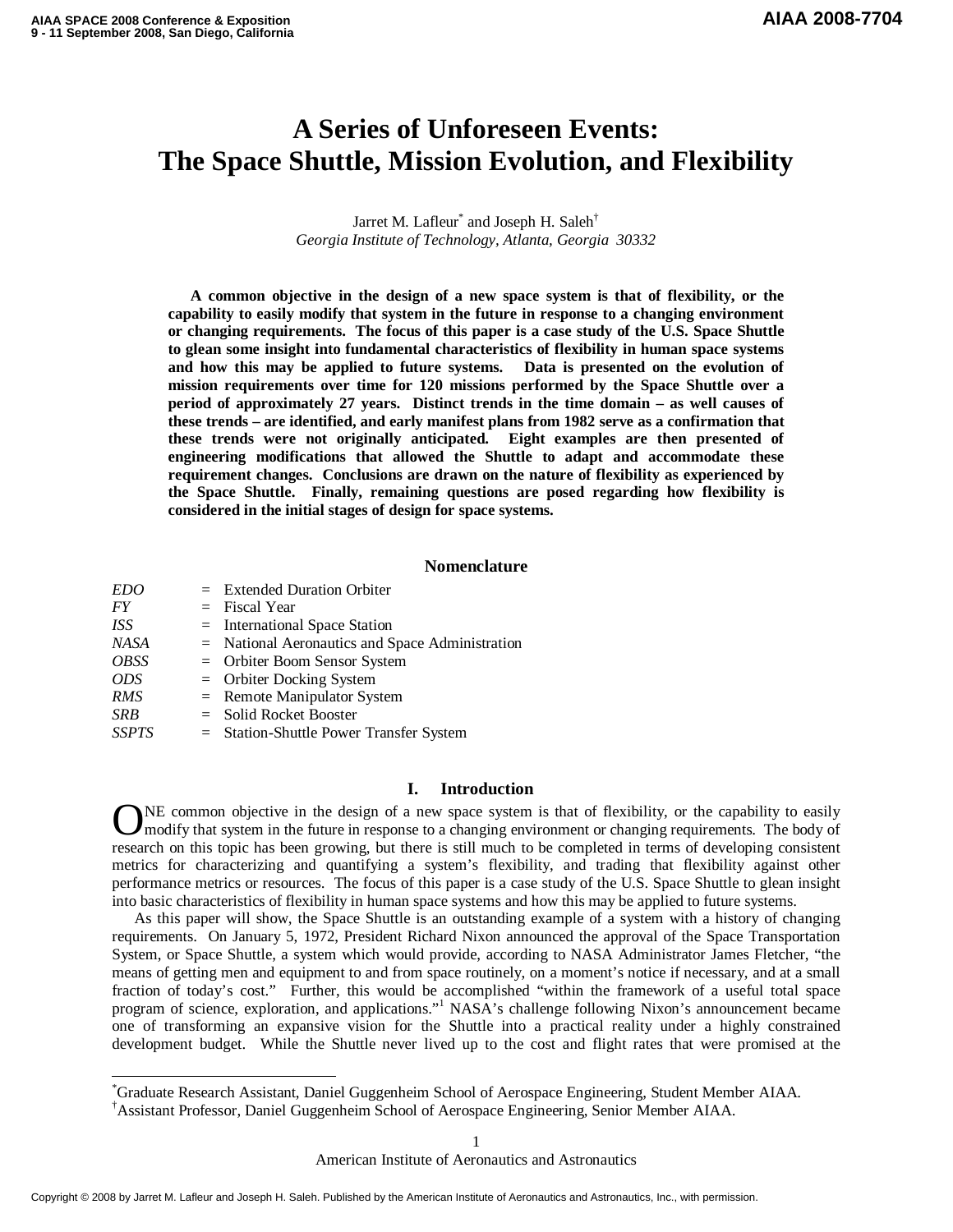program's inception, it is notable that the design decisions made in the 1970s produced a system which even today is, arguably, unsurpassed in the variety of capabilities which can be fulfilled with a single space vehicle. With relatively few architectural modifications, the Shuttle has accommodated satellite deployment, satellite retrieval and servicing, launch of interplanetary robotic probes, classified Department of Defense missions, space station logistics and assembly flights, and a wide variety of science and engineering research missions. By the time of its planned retirement in 2010, the Shuttle will have endured and responded to nearly three decades of changes in requirements and environments. Many of these changes emphasized or deemphasized different types of missions at different times in the Shuttle's life. While the Shuttle may not be the "optimal" flexible space system, it has adapted to substantially changing requirements and environments with fair success and is deserving of attention.

It is important here to note the distinction between flexibility and robustness. Both terms refer to the ability of a system to handle change, typically after it is fielded. However, unlike robustness, flexibility implies that in the presence of requirement or environment changes, a user can exercise options to adapt the system. These adaptations can result in improving a performance metric in a given scenario or altogether changing system functionality. Thus, in the example of the Space Shuttle, an examination of either robustness or flexibility would require an answer to the question of "Did requirements change?". In the context of flexibility, however, a question that must also be asked is "What actions or modifications did the user make in order to adapt to that change, and how effective were they?". Conceptually, the ideal flexible system is one for which a minimal change to the system itself enables a large change in functionality or performance. In the pages that follow, the first question is analyzed quantitatively, and the second is analyzed qualitatively.

# **II. Evolution of Space Shuttle Mission Requirements**

Presented next is a primarily quantitative analysis of the history of the Space Shuttle program in the context of the evolution of mission objectives. Data on launch dates, crew, duration, final orbit, and payloads are collected from three principal sources,  $2,3,4$  and the most important step is the classification of each mission into one of the five categories described below. While in some cases a given mission will have elements common to two or more categories (for example, almost every Shuttle mission includes some science), the authors' judgement was used to classify missions in terms of their prime objectives. For transparency, Tables 1 and 2 include the mission classifications for each Shuttle mission considered.

- **1. Test Flights** include the first four Shuttle flights (STS-1 through STS-4), considered the Orbital Flight Test Program. These four flights are unique in the Shuttle program history in that they carried only two crew (with ejection seats) and were not considered operational flights.<sup>5</sup>
- **2. Dedicated Defense Flights** are flights dedicated to flying missions specified by the Department of Defense. Most of these ten missions have orbits and payloads which have been deemed classified.
- **3. Space Station Flights** are flights involving rendezvous with an inhabitable orbiting facility (*Mir* or the International Space Station).
- **4. Unmanned Spacecraft Servicing Flights** include flights with a primary mission involving the deployment, retrieval, or servicing of a free-flying unmanned spacecraft which has an intended mission life longer than that of a Shuttle mission. Many of these flights are deployments of satellites (i.e. in which the Shuttle is used in lieu of an expendable launch vehicle). Also included in this category are servicing missions to the Hubble Space Telescope and deployments of the *Magellan*, *Galileo*, and *Ulysses* interplanetary spacecraft.
- **5. Dedicated Research Flights** are flights which focus on science or engineering research, typically for extended durations. Included in this category are flights of the Spacelab module and any flights with specialized astronomical, remote sensing, or other science or engineering payloads.

#### **A. Achieved Missions**

Table 1 shows basic mission data for each of the 120 Shuttle missions flown through January 2008, and this data is shown graphically in terms of primary mission in Figures 1-3. Figure 1 depicts each of the 120 Shuttle missions separately as yellow circles placed at their respective launch dates but decomposed in the vertical dimension by mission type. It is easily seen from Figure 1 alone that there is distinct "clumping" of Shuttle missions in each mission category during certain ranges of time. This clumping is brought into focus in the *y*-axis of Figure 2, which shows the dominant mission types by percent of missions flown in three-year periods spanning from 1981 through the end of 2007. It becomes clear from these figures that definite changes in mission requirements have occurred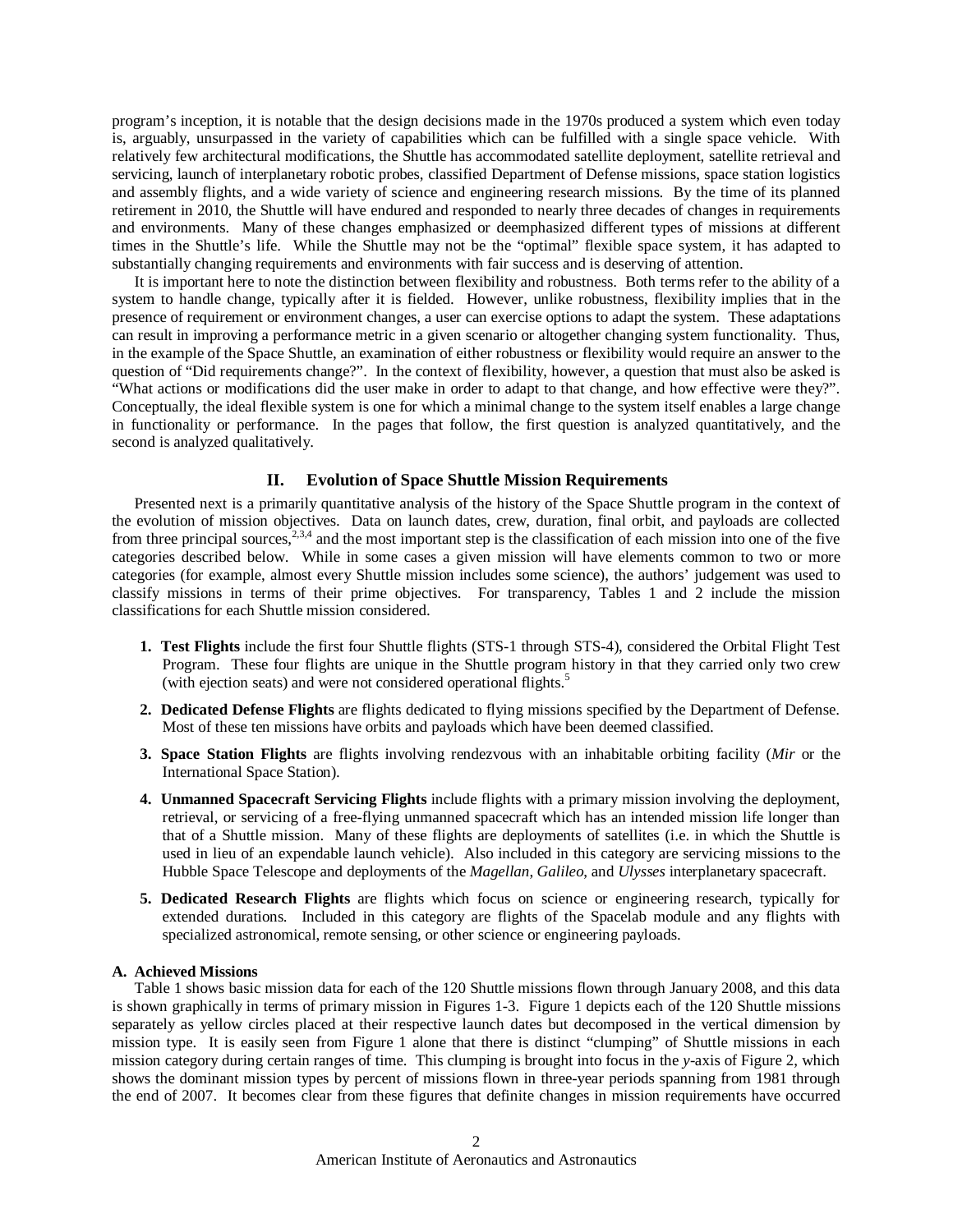over the Shuttle's 27-year history, specifically in terms of three major mission categories. In 1984-1986, unmanned spacecraft servicing accounted for 69% of Shuttle missions, but by 1993-1995, almost the same percentage (67%) was attributed to dedicated research flights. In 1999-2001, 79% of flights were to an orbiting space station, and in 2005-2007 that number increased to 100%.

It is important to note that each of these three spikes in mission type frequencies can be explained to a large extent by specific events driving decisions within the Space Shuttle program. For example, the *Challenger* disaster prompted presidential action to limit commercial communications satellite use of the Space Shuttle to only payloads with national security or foreign policy implications. The *Challenger* disaster also prompted many Department of Defense satellites to be launched on expendable launch vehicles instead of the Shuttle (including 20 Global Positioning System satellites).<sup>5</sup> This explains the decline in both unmanned spacecraft servicing and defense flights after 1986. Also, the start of space station flights (first to *Mir* and then to the International Space Station) in the mid-1990s is tied to the maturation of plans for a space station and especially the invitation extended to Russia in late 1993 to join the international partners.<sup>6</sup> Finally, the *Columbia* disaster in 2003 was a third major event which served as a catalyst for a new vision for the nation's space program which would retire the Shuttle in 2010 after fulfilling its commitments to International Space Station (ISS) assembly. As a result, every flight in 2005-2007 was destined for the ISS.

Interestingly, Figure 3 adds that over its history, not only has the Shuttle experienced three distinct periods of specific mission type predominance, but the dominant mission types in these periods have occurred in almost equal numbers. That is, 31% of Shuttle flights have been to service unmanned spacecraft, 30% have been dedicated to research, and 28% have been destined for a space station. Overall, it is rather remarkable that the system was able to accommodate these changes in mission type, especially given the consequences of not doing so. Additionally, the next section will illustrate the disparity between the planned and actual Shuttle manifests, suggesting the unexpected nature of these changes in mission type.



**Figure 1. Event-centric representation of Shuttle missions through Jan. 2008.**  *Each horizontal line represents one mission type, and each yellow circle represnts one Shuttle mission. Selected milestone missions are labeled for reference.*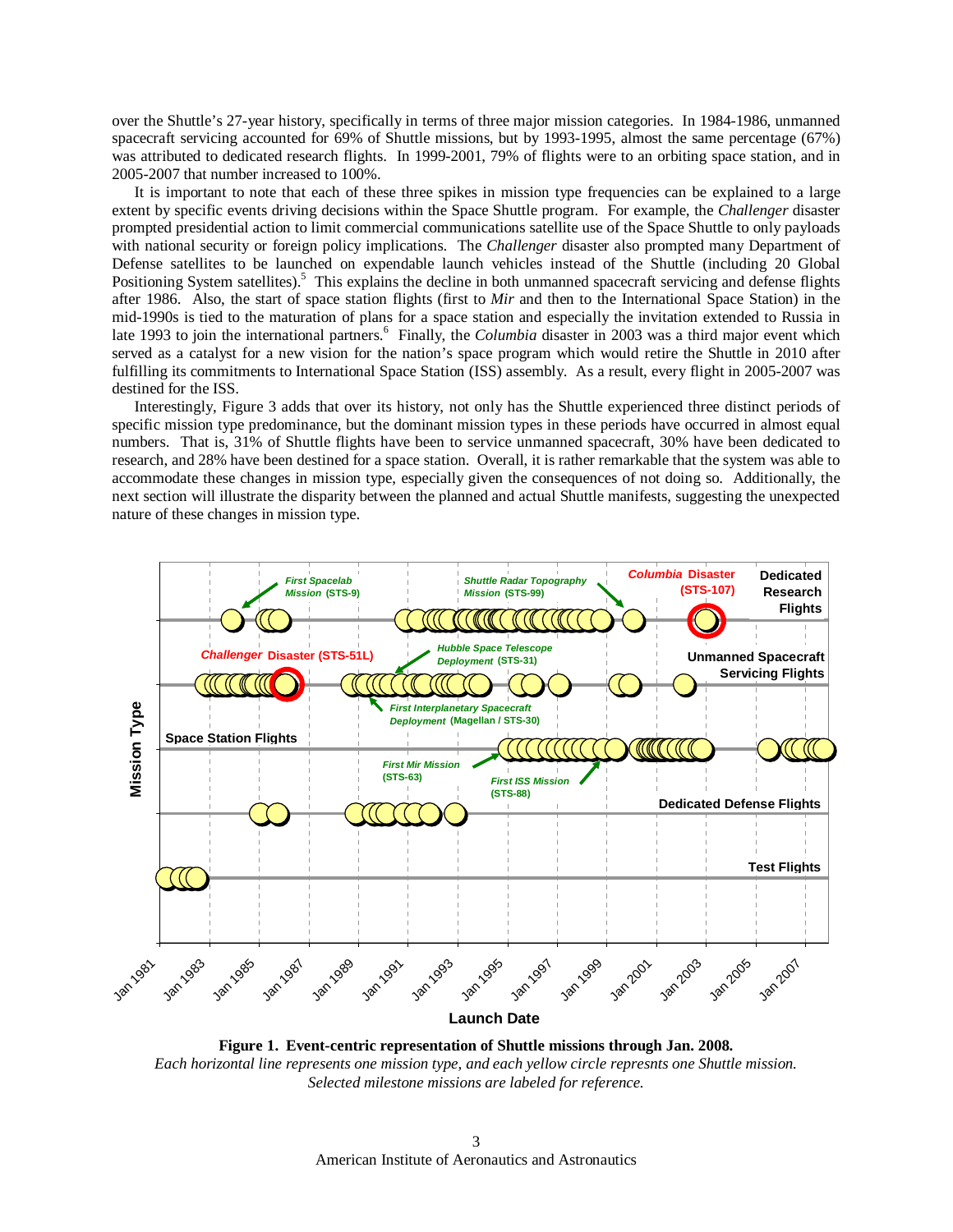

**Figure 2. Time-History of Space Shuttle Usage by Primary Mission Type.** 



**Figure 3. Total Space Shuttle Usage by Primary Mission Type.**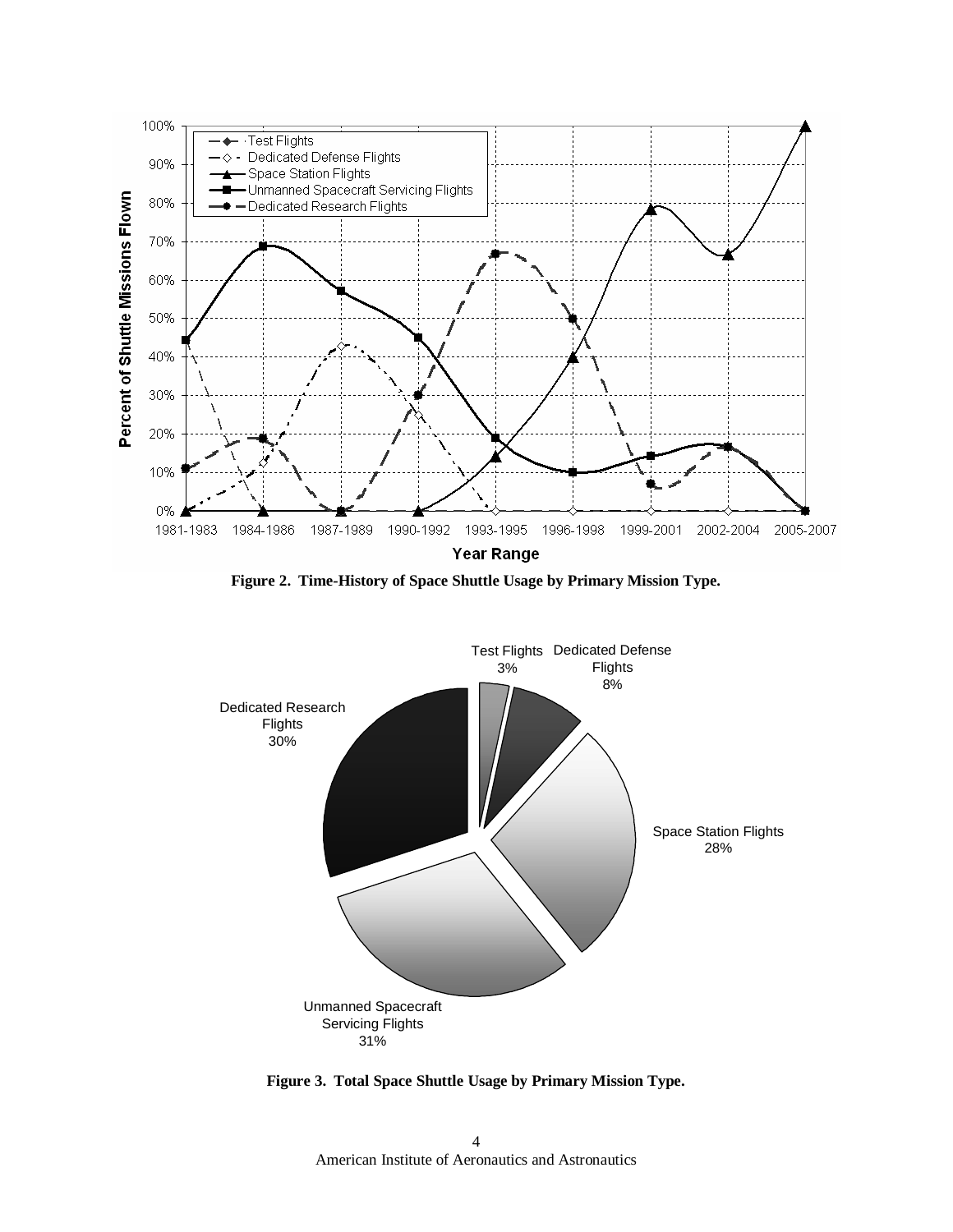| <b>Mission</b> | Launch          | Crew                             | <b>Duration</b> | <b>Mission</b> | Mission                        | Launch          | Crew                | <b>Duration</b> | <b>Mission</b>        |
|----------------|-----------------|----------------------------------|-----------------|----------------|--------------------------------|-----------------|---------------------|-----------------|-----------------------|
| Desig.         | <b>Date</b>     | <b>Size</b>                      | (days)          | Type           | Desig.                         | Date            | <b>Size</b>         | (days)          | <b>Type</b>           |
| STS-1          | Apr 1981        | $\overline{2}$                   | 2.26            | <b>Test</b>    | <b>STS-62</b>                  | Mar 1994        | 5                   | 13.97           | Research              |
| STS-2          | Nov 1981        | $\overline{2}$                   | 2.26            | <b>Test</b>    | <b>STS-59</b>                  | Apr 1994        | 6                   | 11.24           | Research              |
| STS-3          | Mar 1982        | $\overline{2}$                   | 8.00            | <b>Test</b>    | <b>STS-65</b>                  | <b>Jul 1994</b> | $\overline{7}$      | 14.75           | Research              |
| STS-4          | Jun 1982        | $\overline{2}$                   | 7.05            | <b>Test</b>    | <b>STS-64</b>                  | Sep 1994        | 6                   | 10.95           | Research              |
| STS-5          | Nov 1982        | $\overline{4}$                   | 5.09            | Servicing      | <b>STS-68</b>                  | Sep 1994        | 6                   | 11.24           | Research              |
| STS-6          | Apr 1983        | $\overline{4}$                   | 5.02            | Servicing      | <b>STS-66</b>                  | Nov 1994        | 6                   | 10.94           | Research              |
| STS-7          | Jun 1983        | 5                                | 6.10            | Servicing      | <b>STS-63</b>                  | Feb 1995        | 6                   | 8.27            | Station               |
| STS-8          | Aug 1983        | 5                                | 6.05            | Servicing      | <b>STS-67</b>                  | Mar 1995        | 6                   | 16.63           | Research              |
| STS-9          | Nov 1983        | 6                                | 10.32           | Research       | <b>STS-71</b>                  | Jun 1995        | $\overline{7}$      | 9.81            | Station               |
| <b>STS-41B</b> | Feb 1984        | 5                                | 7.97            | Servicing      | <b>STS-70</b>                  | <b>Jul 1995</b> | $\sqrt{5}$          | 8.93            | Servicing             |
| <b>STS-41C</b> | Apr 1984        | $\sqrt{5}$                       | 6.99            | Servicing      | <b>STS-69</b>                  | Sep 1995        | $\sqrt{5}$          | 10.85           | Research              |
| <b>STS-41D</b> | Aug 1984        | 6                                | 6.04            | Servicing      | <b>STS-73</b>                  | Oct 1995        | $\overline{7}$      | 15.91           | Research              |
| STS-41G        | Oct 1984        | $\overline{7}$                   | 8.22            | Servicing      | <b>STS-74</b>                  | Nov 1995        | 5                   | 8.19            | Station               |
| STS-51A        | Nov 1984        | 5                                | 7.99            | Servicing      | <b>STS-72</b>                  | Jan 1996        | 6                   | 8.92            | Servicino             |
| STS-51C        | Jan 1985        | 5                                | 3.06            | Defense        | <b>STS-75</b>                  | Feb 1996        | $\overline{7}$      | 15.74           | Research              |
| STS-51D        | Apr 1985        | $\overline{7}$                   | 7.00            | Servicing      | <b>STS-76</b>                  | Mar 1996        | 6                   | 9.22            | Station               |
| <b>STS-51B</b> | Apr 1985        | $\overline{7}$                   | 7.01            | Research       | <b>STS-77</b>                  | May 1996        | 6                   | 10.03           | Research              |
| STS-51G        | Jun 1985        | $\overline{7}$                   | 7.07            | Servicing      | <b>STS-78</b>                  | Jun 1996        | $\overline{7}$      | 16.91           | Research              |
| <b>STS-51F</b> | <b>Jun 1985</b> | $\overline{7}$                   | 7.95            | Research       | <b>STS-79</b>                  | Sep 1996        | $\overline{7}$      | 10.14           | Station               |
| <b>STS-511</b> |                 | 5                                | 7.10            |                | <b>STS-80</b>                  |                 | 5                   | 17.66           | Research              |
|                | Aug 1985        |                                  |                 | Servicing      |                                | Nov 1996        |                     |                 |                       |
| $STS-51J$      | Oct 1985        | 5                                | 4.07            | Defense        | <b>STS-81</b>                  | Jan 1997        | 7                   | 10.21           | Station               |
| STS-61A        | Oct 1985        | 8                                | 7.03            | Research       | <b>STS-82</b>                  | Feb 1997        | $\overline{7}$      | 9.98            | Servicing<br>Research |
| STS-61B        | Nov 1985        | $\overline{7}$<br>$\overline{7}$ | 6.88            | Servicing      | <b>STS-83</b><br><b>STS-84</b> | Apr 1997        | 7<br>$\overline{7}$ | 3.97            |                       |
| STS-61C        | Jan 1986        |                                  | 6.09            | Servicing      |                                | May 1997        |                     | 9.97            | Station               |
| <b>STS-51L</b> | Jan 1986        | $\overline{7}$                   | 0.00            | Servicing      | <b>STS-94</b>                  | Jul 1997        | $\overline{7}$      | 15.70           | Research              |
| <b>STS-26</b>  | Sep 1988        | $\overline{5}$                   | 4.04            | Servicing      | <b>STS-85</b>                  | Aug 1997        | 6                   | 11.80           | Research              |
| <b>STS-27</b>  | Dec 1988        | 5                                | 4.38            | Defense        | <b>STS-86</b>                  | Sep 1997        | $\overline{7}$      | 10.81           | Station               |
| <b>STS-29</b>  | Mar 1989        | 5                                | 4.99            | Servicing      | <b>STS-87</b>                  | <b>Nov 1997</b> | 6                   | 15.69           | Research              |
| <b>STS-30</b>  | May 1989        | 5                                | 4.04            | Servicing      | <b>STS-89</b>                  | Jan 1998        | $\overline{7}$      | 8.82            | <b>Station</b>        |
| <b>STS-28</b>  | Aug 1989        | 5                                | 5.04            | Defense        | <b>STS-90</b>                  | Apr 1998        | 7                   | 15.91           | Research              |
| <b>STS-34</b>  | Oct 1989        | 5                                | 4.99            | Servicing      | <b>STS-91</b>                  | Jun 1998        | $\overline{7}$      | 9.83            | Station               |
| <b>STS-33</b>  | Nov 1989        | 5                                | 5.00            | Defense        | <b>STS-95</b>                  | Oct 1998        | $\overline{7}$      | 8.91            | Research              |
| <b>STS-32</b>  | Jan 1990        | 5                                | 10.88           | Servicing      | <b>STS-88</b>                  | Dec 1998        | 6                   | 11.80           | Station               |
| <b>STS-36</b>  | Feb 1990        | 5                                | 4.43            | Defense        | <b>STS-96</b>                  | May 1999        | $\overline{7}$      | 9.80            | Station               |
| <b>STS-31</b>  | Apr 1990        | 5                                | 5.05            | Servicing      | <b>STS-93</b>                  | <b>Jul 1999</b> | $\sqrt{5}$          | 4.95            | Servicing             |
| <b>STS-41</b>  | Oct 1990        | 5                                | 4.09            | Servicing      | STS-103                        | Dec 1999        | $\overline{7}$      | 7.97            | Servicing             |
| <b>STS-38</b>  | Nov 1990        | 5                                | 4.91            | Defense        | <b>STS-99</b>                  | Feb 2000        | 6                   | 11.24           | Research              |
| <b>STS-35</b>  | Dec 1990        | $\overline{7}$                   | 8.96            | Research       | STS-101                        | May 2000        | $\overline{7}$      | 9.86            | Station               |
| <b>STS-37</b>  | Apr 1991        | 5                                | 5.98            | Servicing      | <b>STS-106</b>                 | Sep 2000        | $\overline{7}$      | 11.80           | Station               |
| <b>STS-39</b>  | Apr 1991        | $\overline{7}$                   | 8.31            | Defense        | <b>STS-92</b>                  | Oct 2000        | $\overline{7}$      | 12.90           | Station               |
| <b>STS-40</b>  | Jun 1991        | $\overline{7}$                   | 9.09            | Research       | <b>STS-97</b>                  | Nov 2000        | 5                   | 10.79           | Station               |
| <b>STS-43</b>  | Aug 1991        | 5                                | 8.89            | Servicing      | <b>STS-98</b>                  | Feb 2001        | $\sqrt{5}$          | 12.89           | Station               |
| <b>STS-48</b>  | Sep 1991        | 5                                | 5.35            | Servicing      | <b>STS-102</b>                 | Mar 2001        | $\overline{7}$      | 12.83           | Station               |
| <b>STS-44</b>  | Nov 1991        | 6                                | 6.95            | Defense        | <b>STS-100</b>                 | Apr 2001        | $\overline{7}$      | 11.90           | Station               |
| <b>STS-42</b>  | Jan 1992        | $\overline{7}$                   | 8.05            | Research       | <b>STS-104</b>                 | Jul 2001        | 5                   | 12.78           | Station               |
| <b>STS-45</b>  | Mar 1992        | $\overline{7}$                   | 8.92            | Research       | <b>STS-105</b>                 | Aug 2001        | $\overline{7}$      | 11.82           | Station               |
| <b>STS-49</b>  | May 1992        | $\overline{7}$                   | 8.89            | Servicing      | <b>STS-108</b>                 | Dec 2001        | 7                   | 11.83           | Station               |
| <b>STS-50</b>  | Jun 1992        | $\overline{7}$                   | 13.81           | Research       | <b>STS-109</b>                 | Mar 2002        | $\overline{7}$      | 10.92           | Servicing             |
| <b>STS-46</b>  | Jul 1992        | $\overline{7}$                   | 7.97            | Servicing      | STS-110                        | Apr 2002        | 7                   | 10.82           | Station               |
| <b>STS-47</b>  | Sep 1992        | $\overline{7}$                   | 7.94            | Research       | <b>STS-111</b>                 | Jun 2002        | $\overline{7}$      | 13.86           | Station               |
| \$15-52        | OCI 1992        | b                                | 9.87            | Servicing      | STS-112                        | <b>OCT 2002</b> | 6                   | 10.83           | Station               |
| <b>STS-53</b>  | Dec 1992        | 5                                | 7.31            | Defense        | <b>STS-113</b>                 | Nov 2002        | $\overline{7}$      | 13.78           | Station               |
| <b>STS-54</b>  | Jan 1993        | 5                                | 5.98            | Servicing      | STS-107                        | Jan 2003        | 7                   | 15.93           | Research              |
| <b>STS-56</b>  | Apr 1993        | $\sqrt{5}$                       | 9.26            | Research       | STS-114                        | <b>Jul 2005</b> | $\overline{7}$      | 13.90           | Station               |
| <b>STS-55</b>  | Apr 1993        | 7                                | 9.99            | Research       | STS-121                        | <b>Jul 2006</b> | 7                   | 12.78           | Station               |
|                |                 |                                  |                 |                |                                | Sep 2006        |                     |                 |                       |
| <b>STS-57</b>  | Jun 1993        | 6                                | 9.99            | Research       | STS-115                        |                 | 6                   | 11.80           | Station               |
| <b>STS-51</b>  | Sep 1993        | 5                                | 9.84            | Servicing      | <b>STS-116</b>                 | Dec 2006        | $\overline{7}$      | 12.86           | Station               |
| <b>STS-58</b>  | Oct 1993        | $\overline{7}$                   | 14.01           | Research       | <b>STS-117</b>                 | Jun 2007        | $\overline{7}$      | 13.84           | Station               |
| <b>STS-61</b>  | Dec 1993        | 7                                | 10.83           | Servicing      | STS-118                        | Aug 2007        | $\overline{7}$      | 12.75           | Station               |
| <b>STS-60</b>  | Feb 1994        | 6                                | 8.30            | Research       | <b>STS-120</b>                 | Oct 2007        | $\overline{7}$      | 15.10           | Station               |

**Table 1. Achieved Shuttle Missions through Jan. 2008.2,3**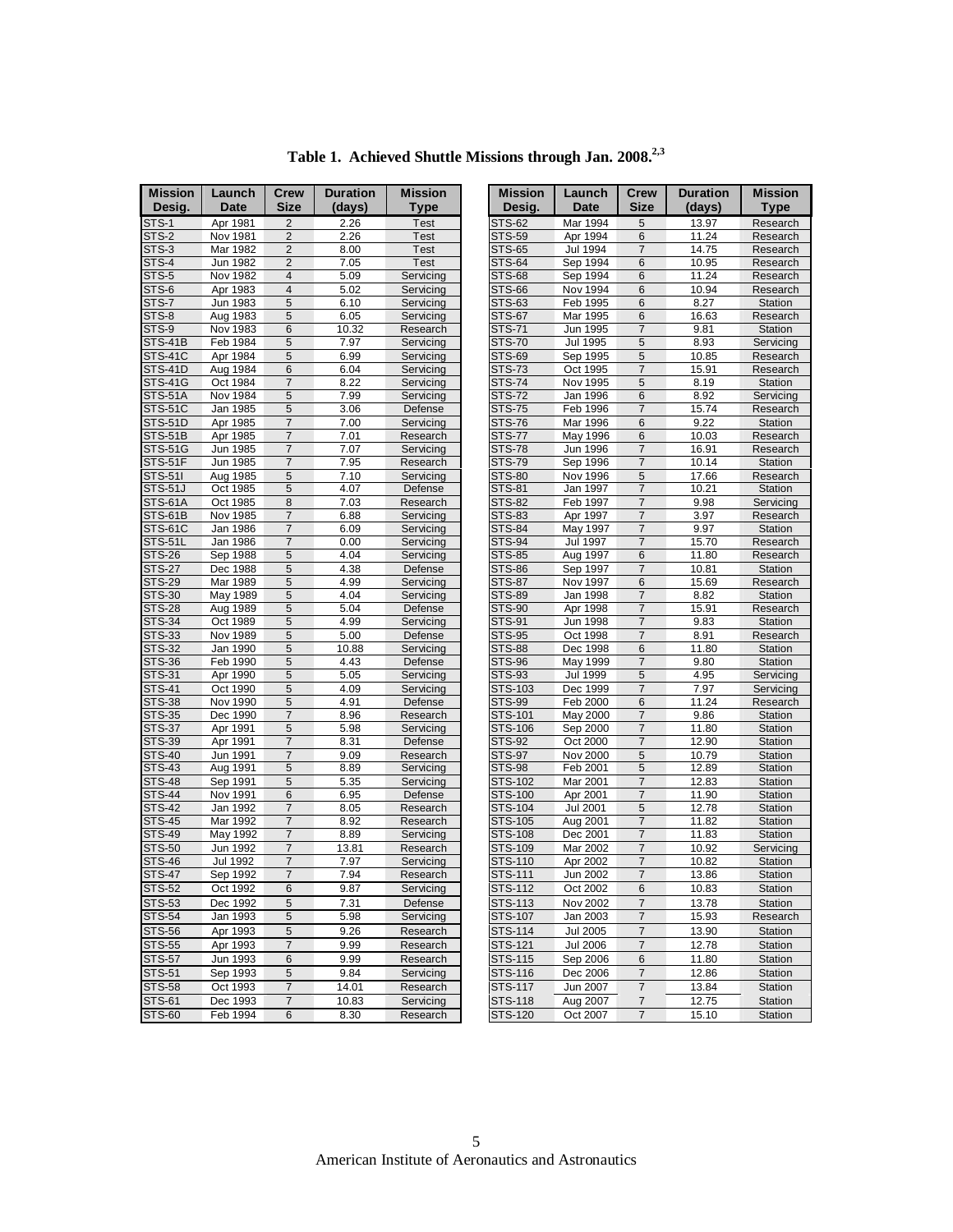# **B. Planned Missions**

-

Table 2 shows basic mission data for each of the 72 Shuttle missions planned through September 1987 based on NASA Flight Assignment Manifest 13000-6 from April 1982.<sup>4</sup> Again, this data is shown graphically in terms of primary mission in Figures 4 and 5. As an analog to Figure 1, Figure 4 depicts each of the 72 Shuttle missions as yellow circles placed at their respective launch dates but decomposed vertically by mission type. The left plot shows the planned manifest according to Table 2, while the right plot shows the achieved flights based on Table 1. While clumping has somewhat less relevance in this figure due to the limited timescale, it is interesting to note the heavy emphasis on satellite deployment, servicing, and retrieval missions in the original manifest for the Shuttle. This emphasis was carried over into implementation, as can be seen in the right plot of Figure 4 and in Figure 2. That is, although the flight rate was lower than planned, the vast majority of Shuttle missions fell into the category of unmanned spacecraft servicing flights. Interestingly, even in the first five years of the Shuttle program, the prevalence of dedicated defense missions was far from the original plans, and only two such missions flew before January 1986 as opposed to the ten that were planned (including one originating from Vandenberg Air Force Base).

Figure 5 shows more precisely the difference between the planned and actual manifests, particularly in terms of the difference in relative numbers of Department of Defense flights compared to unmanned spacecraft servicing flights: Instead of claiming 33% of Shuttle missions through FY87, defense flights accounted for only 8%. The difference was made up principally by unmanned satellite deployment flights (60% vs. 47%). It should be noted that test flights make up a greater percentage of the actual distribution than the planned distribution solely because the actual manifest had far fewer flights (almost one-third as many).‡ Overall, even in the first few years of the Shuttle program, the vehicle needed to respond to relative mission priorities quite different from those originally envisioned. One process occurring during these years was that Shuttle operators were learning about the system and its limitations, which is interesting in that it suggests a notion of "self-induced" requirement changes whereby system priorities change due to responses to a system's own past performance rather than solely outside influences.<sup>§</sup>



**Figure 4. Event-centric representation of planned and actual Shuttle missions through Sept. 1987.** 

<sup>‡</sup> The disparity in planned and achieved Shuttle flight rates is well-documented and was a pressure identified as contributing to the *Challenger* disaster.<sup>5</sup> Also well-documented are the decisions that led to a low-developmentcost, high-operating-cost Shuttle design.<sup>7</sup> In the 1982 manifest, the  $72<sup>nd</sup>$  Shuttle mission would have occurred in September 1987. In reality, this did not occur until October 1995.

<sup>§</sup> This idea of a "self-induced" requirement change is of course very applicable to the changes that occurred in the Shuttle program following the *Challenger* and *Columbia* disasters.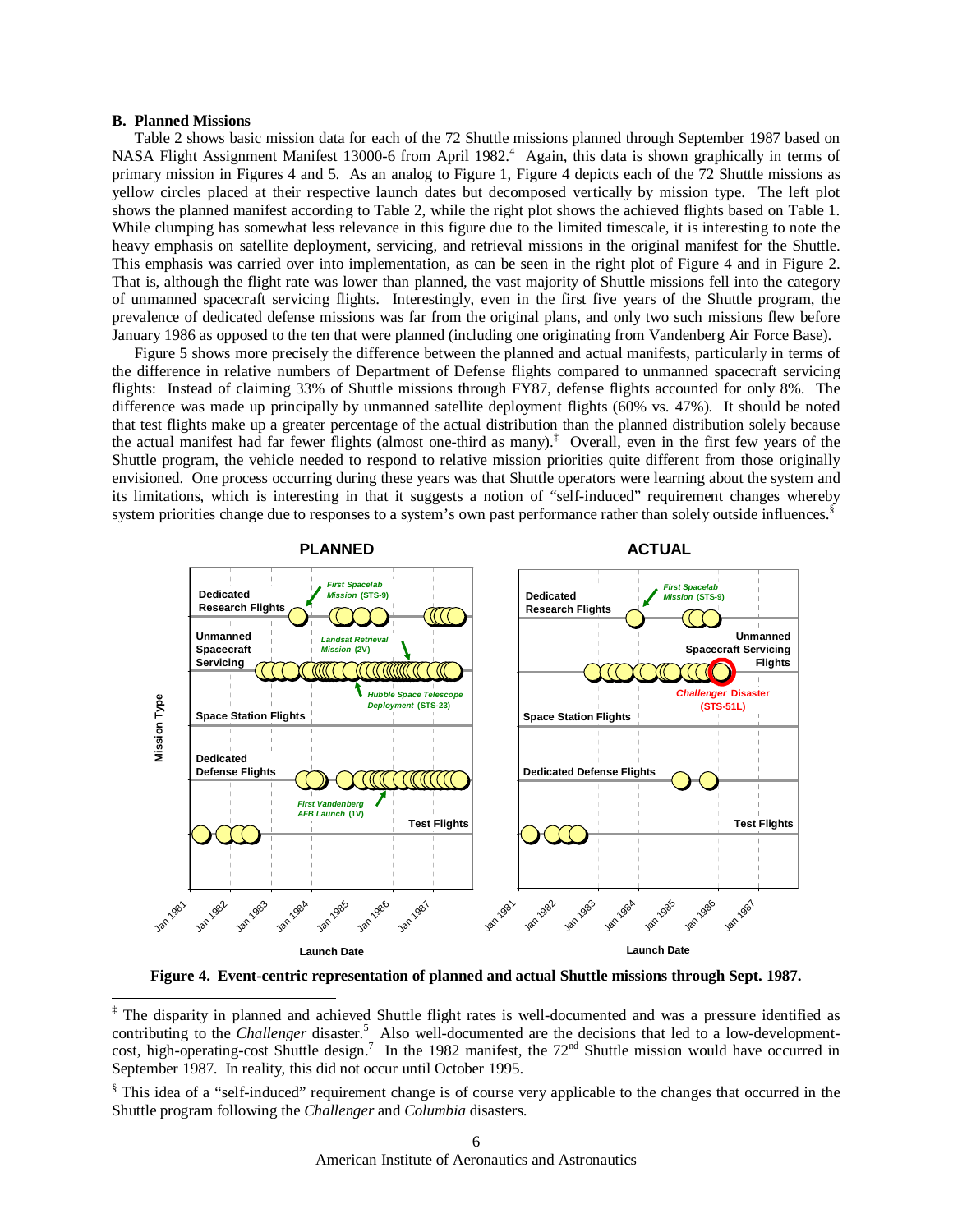

**Figure 5. Planned and Actual Space Shuttle Usage by Primary Mission Type through Sept. 1987.** 

| <b>Mission</b><br>Desig. | Launch<br><b>Date</b> | Crew<br><b>Size</b> | <b>Duration</b><br>(days) | <b>Mission</b><br><b>Type</b> | <b>Mission</b><br>Desig. | Launch<br><b>Date</b> | <b>Crew</b><br><b>Size</b> | <b>Duration</b><br>(days) | <b>Mission</b><br><b>Type</b> |
|--------------------------|-----------------------|---------------------|---------------------------|-------------------------------|--------------------------|-----------------------|----------------------------|---------------------------|-------------------------------|
| STS-1                    | Apr 1981              | 2                   | 2.26                      | Test                          | <b>STS-36</b>            | Nov 1985              | $\overline{4}$             | 7.00                      | Servicing                     |
| STS-2                    | <b>Nov 1981</b>       | $\overline{2}$      | 2.26                      | Test                          | <b>STS-37</b>            | Dec 1985              |                            | Not Available             | Defense                       |
| STS-3                    | Mar 1982              | $\overline{2}$      | 8.00                      | Test                          | <b>STS-38</b>            | Jan 1986              | $\overline{4}$             | 7.00                      | Servicing                     |
| STS-4                    | <b>Jul 1982</b>       | $\overline{2}$      | 7.00                      | Test                          | <b>STS-39</b>            | Jan 1986              |                            | Not Available             | Defense                       |
| STS-5                    | Nov 1982              | $\overline{4}$      | 5.00                      | Servicing                     | <b>STS-40</b>            | Feb 1986              | $\overline{4}$             | 7.00                      | Servicing                     |
| STS-6                    | Jan 1983              | $\overline{4}$      | 2.00                      | Servicing                     | <b>STS-41</b>            | Mar 1986              | $\overline{\mathbf{4}}$    | 7.00                      | Servicing                     |
| STS-7                    | Apr 1983              | $\overline{4}$      | 2.00                      | Servicing                     | <b>STS-42</b>            | Apr 1986              |                            | <b>Not Available</b>      | Defense                       |
| STS-8                    | <b>Jul 1983</b>       | $\overline{4}$      | 3.00                      | Servicing                     | <b>STS-43</b>            | Apr 1986              | $\overline{4}$             | 7.00                      | Servicing                     |
| STS-9                    | Sep 1983              | 6                   | 7.00                      | Research                      | <b>STS-44</b>            | May 1986              | $\overline{2}$             | 2.00                      | Servicing                     |
| STS-10                   | Nov 1983              |                     | Not Available             | Defense                       | <b>STS-45</b>            | Jun 1986              | $\overline{4}$             | 7.00                      | Servicing                     |
| <b>STS-11</b>            | Dec 1983              | 4                   | 5.00                      | Servicina                     | 2V                       | <b>Jun 1986</b>       | $\overline{4}$             | 3.00                      | Servicing                     |
| <b>STS-12</b>            | Jan 1984              | $\overline{4}$      | 3.00                      | Servicing                     | <b>STS-46</b>            | <b>Jul 1986</b>       |                            | Not Available             | Defense                       |
| <b>STS-13</b>            | Mar 1984              |                     | Not Available             | Defense                       | <b>STS-47</b>            | <b>Jul 1986</b>       | $\overline{4}$             | 7.00                      | Servicing                     |
| <b>STS-14</b>            | Apr 1984              | $\overline{4}$      | 7.00                      | Servicing                     | <b>STS-48</b>            | Aug 1986              | $\overline{4}$             | 5.00                      | Servicing                     |
| <b>STS-15</b>            | May 1984              | $\overline{4}$      | 3.00                      | Servicing                     | <b>STS-49</b>            | Sep 1986              |                            | Not Available             | Defense                       |
| <b>STS-16</b>            | Jun 1984              | $\overline{4}$      | 7.00                      | Servicing                     | 3V                       | Oct 1986              |                            | Not Available             | Defense                       |
| <b>STS-17</b>            | <b>Jul 1984</b>       | $\overline{4}$      | 5.00                      | Servicing                     | <b>STS-50</b>            | Oct 1986              | $\overline{4}$             | 7.00                      | Servicing                     |
| <b>STS-18</b>            | Aug 1984              | $\overline{4}$      | 5.00                      | Servicing                     | <b>STS-51</b>            | Oct 1986              |                            | Not Available             | Defense                       |
| <b>STS-19</b>            | Sep 1984              | 6                   | 7.00                      | Research                      | <b>STS-52</b>            | <b>Nov 1986</b>       | $\overline{4}$             | 7.00                      | Servicing                     |
| <b>STS-20</b>            | Oct 1984              | $\overline{4}$      | 7.00                      | Servicina                     | <b>STS-53</b>            | Dec 1986              |                            | Not Available             | Defense                       |
| <b>STS-21</b>            | Nov 1984              | 6                   | 7.00                      | Research                      | 4V                       | Jan 1987              |                            | Not Available             | Defense                       |
| <b>STS-22</b>            | Nov 1984              |                     | Not Available             | Defense                       | <b>STS-54</b>            | Jan 1987              | 6                          | 7.00                      | Research                      |
| <b>STS-23</b>            | Jan 1985              | 4                   | 3.00                      | Servicing                     | <b>STS-55</b>            | Feb 1987              | $\overline{4}$             | 7.00                      | Servicing                     |
| <b>STS-24</b>            | Jan 1985              | $\overline{4}$      | 7.00                      | Servicing                     | <b>STS-56</b>            | Mar 1987              | 6                          | 7.00                      | Research                      |
| <b>STS-25</b>            | Feb 1984              |                     | Not Available             | Defense                       | 5V                       | Mar 1987              |                            | Not Available             | Defense                       |
| <b>STS-26</b>            | Apr 1985              | 6                   | 7.00                      | Research                      | <b>STS-57</b>            | Mar 1987              |                            | Not Available             | Defense                       |
| <b>STS-27</b>            | Apr 1985              |                     | Not Available             | Defense                       | <b>STS-58</b>            | Apr 1987              | 6                          | 7.00                      | Research                      |
| <b>STS-28</b>            | May 1985              | $\overline{4}$      | 5.00                      | Servicing                     | <b>STS-59</b>            | May 1987              | $\overline{4}$             | 7.00                      | Servicing                     |
| <b>STS-29</b>            | Jun 1985              | $\overline{4}$      | 7.00                      | Servicing                     | 6V                       | May 1987              |                            | Not Available             | Defense                       |
| <b>STS-30</b>            | <b>Jul 1985</b>       |                     | Not Available             | Defense                       | <b>STS-60</b>            | Jun 1987              | 6                          | 7.00                      | Research                      |
| <b>STS-31</b>            | Jul 1985              |                     | Not Available             | Defense                       | <b>STS-61</b>            | Jun 1987              | $\overline{4}$             | 7.00                      | Servicing                     |
| <b>STS-32</b>            | Aug 1985              | 2                   | 2.00                      | Servicing                     | 7V                       | Jul 1987              | $\overline{4}$             | 7.00                      | Servicing                     |
| <b>STS-33</b>            | Sep 1985              | 6                   | 7.00                      | Research                      | <b>STS-62</b>            | <b>Jul 1987</b>       |                            | Not Available             | Defense                       |
| <b>STS-34</b>            | Sep 1985              |                     | Not Available             | Defense                       | <b>STS-63</b>            | Aug 1987              | 6                          | 7.00                      | Research                      |
| <b>STS-35</b>            | Oct 1985              | $\overline{4}$      | 7.00                      | Servicing                     | 8V                       | Sep 1987              |                            | Not Available             | Defense                       |
| 1 <sub>V</sub>           | Oct 1985              |                     | Not Available             | Defense                       | <b>STS-64</b>            | Sep 1987              |                            | Not Available             | Defense                       |

**Table 2. Planned Shuttle Missions through Sept. 1987.<sup>4</sup>**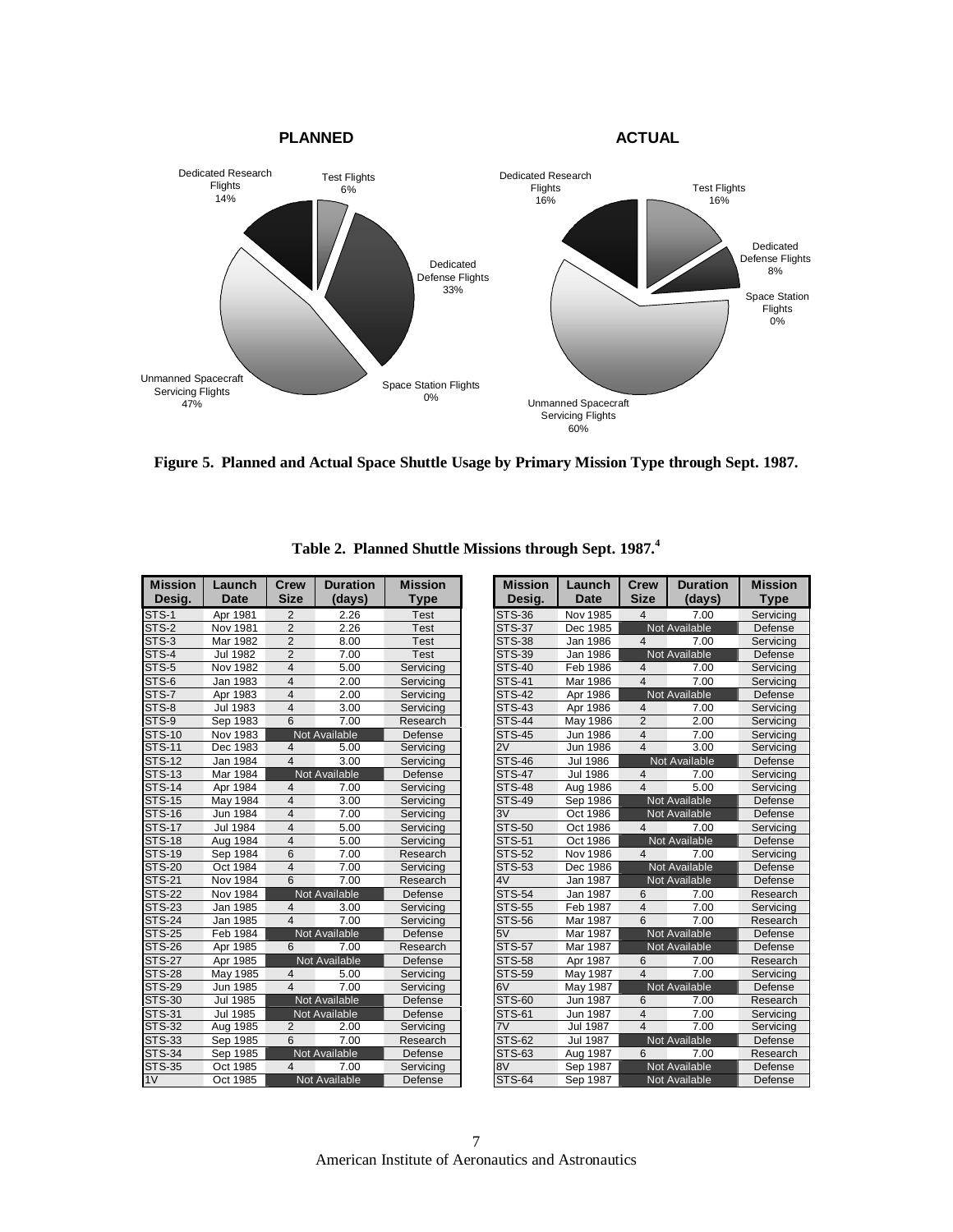#### **C. Evolution of Mission Duration Requirements**

One final note regarding this data is that it allows the illustration that not only were the basic mission functionalities of the Shuttle changing with time, but so too were demands on crew time. Figure 6 shows the marked and almost continuous increase in crew-days spent per mission throughout the Shuttle program, principally due to the increase in mission duration (as opposed to increases in number of crew).\*\* Interestingly, Figure 7 shows that this trend was present even very early in the program; by 1984, average crew-days on-orbit were at 42 crewdays, 60% greater than the number forecasted just two years earlier and at the limit of the Shuttle's nominal capability<sup>8</sup>. One plausible reason for this may have been the reality of the unexpectedly low flight rate and the desire to mitigate the effects of this by achieving more objectives per mission. Later in the program, this duration capability became desirable for research flights and particularly flights focusing on the effects of weightlessness on human physiology.<sup>9</sup> Recently, this capability has become desirable in the assembly of the ISS, where more Shuttle crew time on-orbit translates into more time for Shuttle crewmembers to undertake assembly tasks such as extravehicular activities and cargo transfer.

As demand for longer missions has increased, the Shuttle program has compensated with modifications to make this possible. Adaptations such as these are discussed next, and it is adaptations such as these that lend credibility to the classification of the Space Shuttle as a flexible – rather than simply a robust – space system.



**Figure 6. Average Crew-Days per Shuttle Mission through Jan. 2008.** 

-

**Figure 7. Average Crew-Days per Shuttle Mission through Sept. 1987.** 

<sup>\*\*</sup> Crew-days is meant as a productivity metric and is defined as the product of the number of crew and number of days spent on-orbit for a given mission.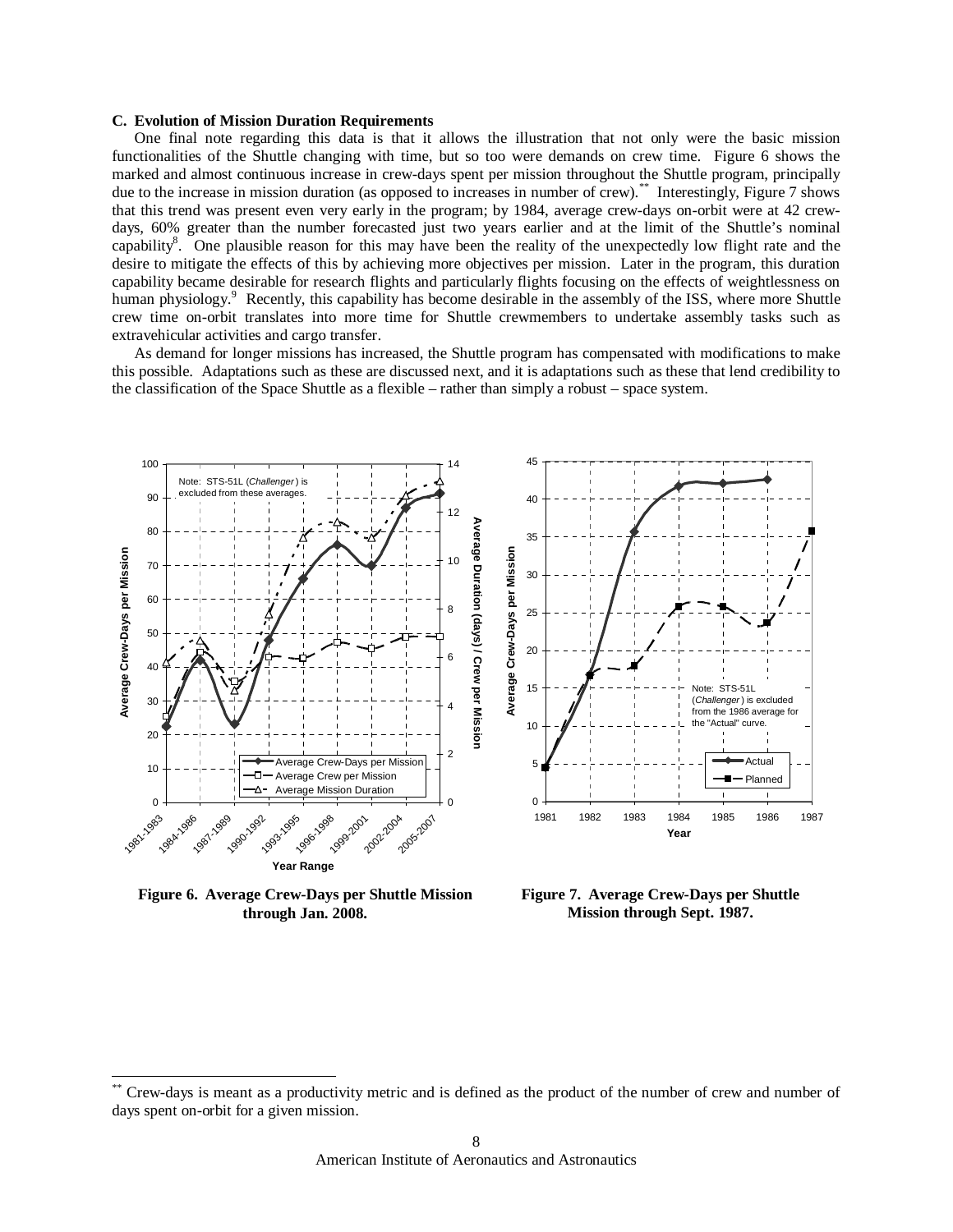# **III. Adaptability of the Space Shuttle Vehicle**

#### **A. Flexibility through Mission-Specific Elements**

As discussed earlier, a defining characteristic of a flexible system is its ability to adapt to changing environments or requirements. This implies that in a flexible system, action is taken by a user to change the system after it has been fielded. In the case of the Space Shuttle, throughout the system's nearly three-decade history, numerous adaptations have been made. With respect to the demand for multiple mission types, there have been several fairly standard Space Shuttle elements which have been addable or removable depending on the mission being flown. The mission-specific elements listed below have to a large extent acted as enablers to allow certain missions to be flown, and Table 3 concisely summarizes this information in terms of which elements were key enablers for which of the mission types for which data was shown earlier. It should also be noted, however, that although each element acted to the benefit of the Shuttle in enabling certain missions, each also imposed costs in areas of mass, power, schedule, and funding.

*Remote Manipulator System (RMS).* Perhaps the earliest mission-specific component flown on the Shuttle, the RMS (commonly known as the Shuttle's robotic arm) was first flown in STS-2 in 1981. Through the end of 2007, 63% of Shuttle missions are known to have carried an RMS (approximately 5% of missions were classified defense missions and could also have included an RMS).<sup>3,10</sup> With a mass of about 400 kg,<sup>10</sup> the RMS primarily enabled the capture of satellites for repair or return as well as the assembly of the International Space Station.

# *Orbiter Docking System (ODS).* In the early 1990s, all orbiters

except for *Columbia* were modified such that their airlocks, which were originally located inside the crew cabin, were mounted externally in the orbiter payload bay. The resulting system was the ODS and included an external airlock, supporting truss structure, and a docking interface (see Figure 8). This enabled docking with both *Mir* and the ISS and also added significant volume to the middeck of the crew cabin which was particularly useful for

stowage and crew activities during long-duration research flights. The quoted cost of the ODS was \$95.2 million (FY95), and the system had a mass of approximately 1800 kg.<sup>10</sup>

*Spacelab.* First flown on STS-9 in 1983, Spacelab was the first inhabitable payload carried in the Shuttle's payload bay. With a diameter of 4.0 m and length of 7.0 m (nearly as large as the permanent European *Columbus* laboratory on the ISS), Spacelab is an example of the capability of the Shuttle to "act in some ways as a substitute for a more permanent manned station." Spacelab missions were dedicated to science. The development of Spacelab was completed at a cost to the European Space Agency of nearly \$1 billion (FY84), and the Spacelab mass was approximately 8100 kg (excluding external pallets).<sup>10</sup>







**Figure 8. Orbiter Docking System from STS-71.<sup>10</sup>**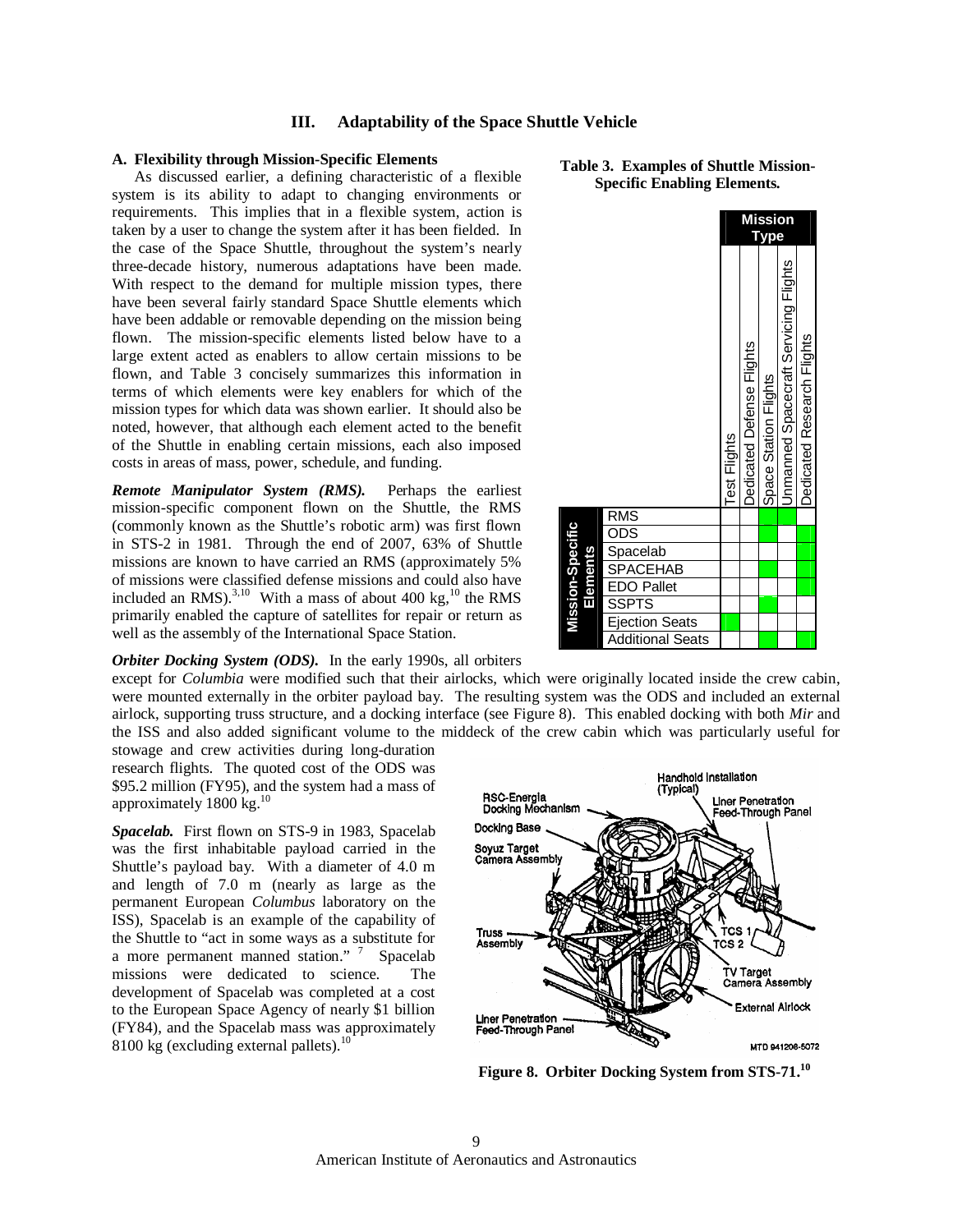SPACEHAB. In late 1989, the NASA Office of Commercial Programs conducted an analysis that highlighted the need for augmentation of the Shuttle middeck, which had been an effective research area but which was also severely limited in terms of the number and size of experiments it could accommodate. SPACEHAB was the response to this need. First flown on STS-57 in 1993, SPACEHAB was primarily a research facility. However, during the Shuttle-*Mir* missions, SPACEHAB became heavily used as a logistics module in which to store pressurized cargo for transfer to the Russian station. Like Spacelab, SPACEHAB was available in a single- or doublemodule configuration. In the single-module configuration of STS-57, SPACEHAB had a mass of 4400 kg and was 4.1 m in diameter and 2.8 m long (see Figure 9).<sup>10</sup>



**Figure 9. SPACEHAB module from STS-57.<sup>10</sup>**

*Extended Duration Orbiter (EDO) Pallet.* In 1988, the Extended Duration Orbiter (EDO) program officially began as an effort to extend the maximum duration of Shuttle missions from 10 days plus 2 days of contingency (i.e.  $10 +$ 2 days) to  $16 + 2$  days with the potential of expanding further to 28 days. This capability was particularly attractive

to research flights and especially flights investigating the effects of spaceflight on human physiology. Upgrades were made to *Columbia* and *Endeavour* in terms of power systems, cabin atmosphere systems, available stowage space, and waste collection systems. Of particular interest is the EDO pallet mounted at the rear of the payload bay which adds four tanksets of cryogenic oxygen and hydrogen (the Shuttle nominally carries up to five tanksets) to be primarily used by the Shuttle's three fuel cells to produce electrical power. (see Figure 10) For the notional 28-day capability, an additional four tanksets would have been mounted to the opposite side of the EDO pallet.<sup>9</sup> The EDO pallet had a mass of approximately 1600 kg and first flew on *Columbia* on STS-50 in 1992. Because of the EDO capability, the maximum duration of a Shuttle mission was 17.7 days (STS-80), and the maximum number of crew-days on the Shuttle was 118 (STS-78). The latter metric is particularly remarkable since this is 40% higher than the first Skylab space station mission in which a crew of three spent 28 days in space.<sup>10</sup>



**Figure 10. Rear view of the EDO Pallet which could be mounted in the rear of the Shuttle payload bay.<sup>9</sup>**

*Station-Shuttle Power Transfer System (SSPTS).* In 2007, a new capability was fielded for the Space Shuttle to receive power from the ISS while docked. The SSPTS, installed on *Discovery* and *Endeavour*, was an adaptation of a previous power transfer device called the Assembly Power Conversion Unit (APCU) which had been used to allow power transfer from the Shuttle to the ISS during early assembly missions. As a result, the Shuttle can remain onorbit for 3-4 additional days to allow for additional crew assembly and cargo transfer activities.<sup>10</sup>

*Ejection Seats.* As a risk reduction measure, ejection seats were included on *Columbia* for the first four two-crew Shuttle missions. The crew wore modified Air Force high-altitude pressure suits and had the ability to eject from the spacecraft in the event of a catastrophic failure during launch.<sup>10</sup> Although crew escape systems were studied for larger crews, none were pursued because of their large impacts on the vehicle.<sup>11</sup> The ejection seats from the Shuttle test flights may be seen as enabling those missions with relatively low impact to the vehicle.

*Additional Seats.* The original crew cabin arrangement of the Shuttle was configured for a crew of four for a sevenday mission. These four crew would be seated on the flight deck of the Shuttle, and the two rear mission specialist seats were to be removed on-orbit.<sup>8</sup> As shown in Figure 6, the average crew per flight has gradually increased to seven, and this has been accommodated by the addition of three seats on the middeck. It is particularly interesting to note the few occasions when an additional seat was added to accommodate eight crew, such as on the 1985 Spacelab mission STS-61A and the 1995 STS-71 mission to *Mir* which returned a five-member Shuttle crew plus a threemember *Mir* crew. Additionally, contingency plans exist which allow stowage and sleeping provisions to be replaced with additional seats to allow up to ten astronauts to be returned to Earth on a rescue mission.<sup>12</sup>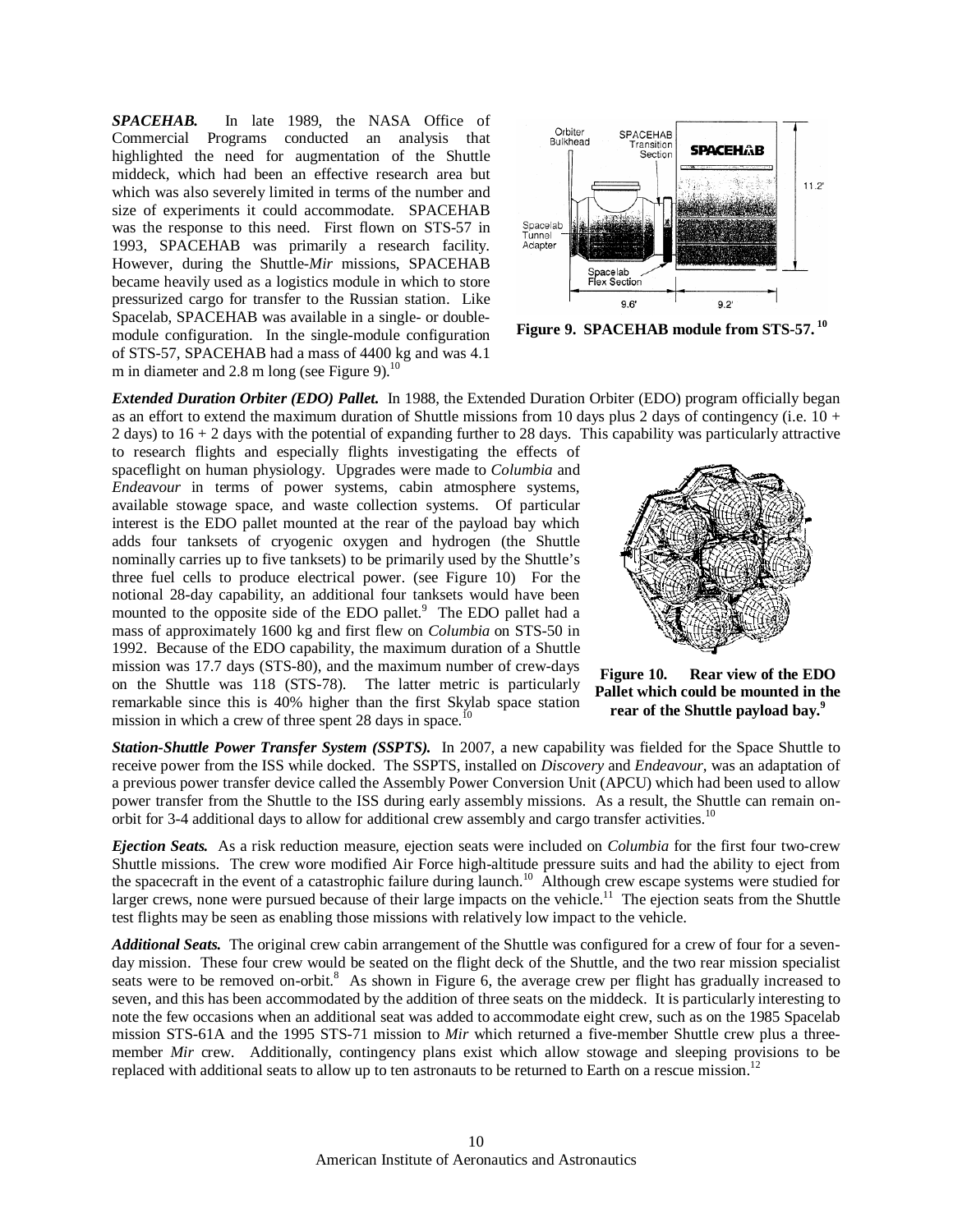It should be noted that, although no elements in Table 3 are shown to correlate with the category of dedicated defense missions, this is not an indication that no correlation existed. Rather, since information is not available on the purpose of these missions, it is not possible to definitively associate elements as enablers. For example, if any dedicated defense missions retrieved or repaired satellites, the RMS would certainly correlate.

An observation of note from Table 3 is that many of the elements listed above were fielded for the purpose of adapting to the initial low-priority (or nonexistent) missions of dedicated research flights and space station flights. That is, most of the elements above were enablers for the missions that evolved as discussed earlier (e.g. see Figure 2). Had engineering solutions such as these not been designed and fielded, the Shuttle would not have been able to adapt to its changing requirements, which often included increased power, crew size, and duration. Because the Shuttle was able to adapt, these requirements could be met without requiring the design of a completely new system.

#### **B. Additional Instances of Flexibility**

In some instances, the Shuttle has exhibited flexibility with respect to parameters other than mission type. For example, the recommendations resulting from the investigation of the 2003 *Columbia* disaster imposed requirements for inspecting Shuttle thermal protection systems while on-orbit. A key instrument in achieving this was the Orbiter Boom Sensor System (OBSS). This 15.2 m extension to the Shuttle RMS enabled the crew of the Shuttle to conduct laser and visual scans of Shuttle surfaces normally out of visual range.<sup>10</sup> The OBSS is carried in the Shuttle payload bay opposite the RMS and serves as an enabler for all flights after *Columbia* given the new requirements arising from the Columbia Accident Investigation Board.

When discussing the adaptability of the Shuttle, it is also difficult to ignore concepts which have been proposed to upgrade major components of the system. Figure 11 shows a candidate strategy for Shuttle evolution from 1989 which proposes adaptations to the Shuttle. Note that the Block II concept uses essentially the same External Tank and Solid Rocket Boosters (SRBs) but upgrades the Shuttle orbiter itself. The Block III concept includes liquid flyback boosters which result in performance and operational benefits when they replace the traditional SRBs.

Additionally, Figure 11 shows adaptations that would allow the Shuttle to be flown in an unmanned mode for certain missions. While none of these large modifications came to fruition, they are still legitimate examples of at least the theoretical flexibility of the Shuttle. However, as Ref. 11 notes, "Where the evolutionary process ceases and development of a totally new system begins is one of the issues that must be addressed in developing an evolution strategy." In the case of the Space Shuttle, Shuttlederived vehicles have been quite popular as design concepts and to some extent have defined NASA's new Ares I and Ares V rockets. In this latter sense, it might be argued that the Shuttle system was flexible enough to be modified (albeit to the point of redesign) to fly to the Moon.<sup>†</sup>

-



**Figure 11. Candidate Shuttle Evolution Strategy from 1989. <sup>11</sup>**

 $\ddot{\phantom{a}}$  As mentioned earlier, the ideal flexible system is one in which a minimal change to the system itself enables a large change in functionality or performance. By this definition, a large change in functionality accompanied by a large change in the system itself would likely be only moderately flexible (e.g. using Shuttle-derived components to return to the Moon).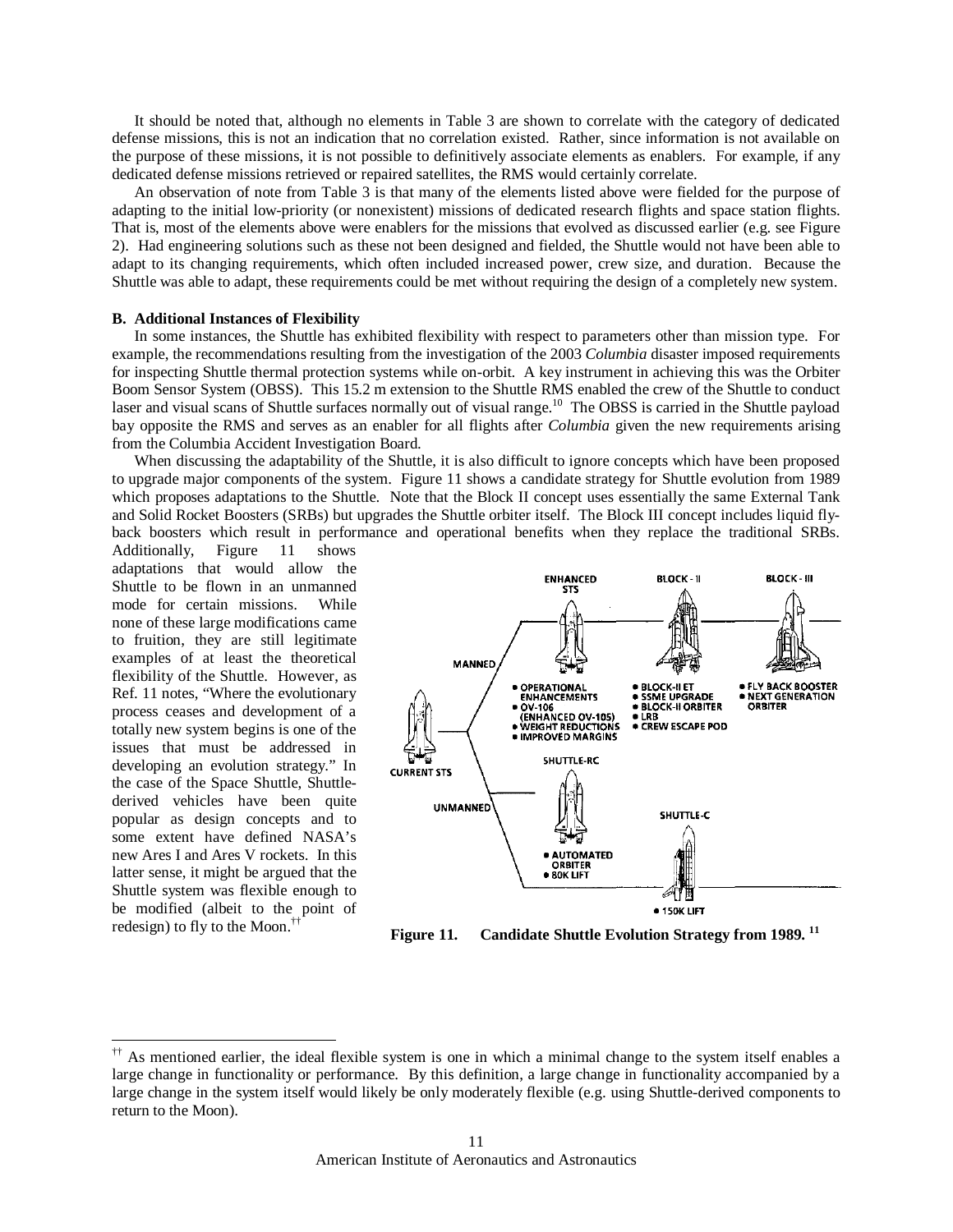### **IV. Conclusions**

In summary, this paper has presented data on the evolution of mission requirements over time for 120 missions performed by the U.S. Space Shuttle over a period of approximately 27 years. Distinct trends in this data in the time domain – as well causes of these trends – have been identified, and 1982 manifest data serves as a confirmation that these trends were not originally anticipated in the timeframe in which they occurred. Finally, examples have been presented of engineering modifications that allowed the Shuttle to adapt and accommodate these requirement changes.

An important conclusion from this paper is that, in adding, removing, or modifying elements of its design to adapt to changing mission requirements, the Shuttle has demonstrated substantial flexibility. It is important to distinguish this from the concept of robustness.<sup>‡‡</sup> It is also important to note that this paper has predominantly focused on flexibility with respect to mission type (i.e. has asked the question, "What adaptations has the Space Shuttle made with respect to changes in the type of mission it is required to perform?"). Just as in the case of robustness, it is meaningless to ask for the flexibility of a system without specifying (either implicitly or, preferably, explicitly) the uncertainties or dispersions to which the system is subject. For example, one could say that the Shuttle is quite robust and quite flexible with respect to long-term changes in mission type but not with respect to launch day weather conditions.

#### **A. Modification versus Redesign**

One idea that arose in the discussion of large-scale Shuttle evolution strategies (i.e. strategies to include unmanned variants, fly-back boosters, and other major upgrades) was the difference between implementing flexibility-enabled options and total redesign. That is, in the extreme case for a flexible system, modifications may become so extensive that the system no longer resembles its original form and is essentially a new vehicle. Of course, if these modifications can be made to achieve a given requirement at a cost (monetary or otherwise) lower than designing a new system from scratch, then flexibility has performed as intended. If the cost to modify is greater than the cost to redesign (and attain the same performance), then redesign is the logical choice. Methods to systematically evaluate such modification costs and the resulting benefits *during selection of an initial design* are key developments that need to be made in order to rigorously evaluate flexible system alternatives.

Still, the question arises of "Where is the line drawn between calling a new design a redesign and calling it a highly modified design?" Although this is partially a question of semantics, a useful operational definition may be that a particular design is a modification if one can define the interfaces on the existing system to which new components are added or from which old components are subtracted. In the case of the Shuttle, all eight modifications presented in this paper interfaced to the existing Shuttle through at least electrical connections or structural members. However, it is difficult to argue this is true for the example of the Block II Orbiter from Figure 11. While this is by no means a final definition, it may be helpful as a starting point.

#### **B. Remaining Questions**

-

An important element in the study of the history of flexible space systems is knowledge of the design processes that created these systems. For the Space Shuttle, the question arises of whether the original designers intended the design to be as flexible as it was, and if not, how flexible was the Shuttle intended to be (and how was this measured)? It is fairly clear, for example, that the Shuttle was meant to be robust in that it could carry a wide variety of payloads (for example, a wide variety of satellites could be carried to orbit). Additionally, the diameter of the Shuttle payload bay was designed specifically to accommodate modules for an eventual space station.<sup>7</sup> In terms of flexibility, a paper dated as early as 1978 (three years before the Shuttle's maiden flight) exists on "Space Shuttle Orbiter Habitability and its Extensibility [emphasis added]".<sup>8</sup> Overall, a study to examine the integration of flexibility considerations in design processes (such as for the Space Shuttle) would be of high interest.

Another interesting step would be the decision processes involved in the creation of programs dedicated to adapting the Shuttle to new missions. That is, what trades were completed (for example, in terms of mass, cost, and schedule impacts or projections) to result in the decision to extend the Shuttle duration to 16 days in particular with potential expansion to 28 days in the Extended Duration Orbiter program?

<sup>&</sup>lt;sup>##</sup> For the Space Shuttle, robustness would deal with design characteristics that remained static but which also allowed the vehicle to accommodate a broad range of missions. These are also important and include characteristics such as payload bay size, payload mass capacity, and wing size (which allowed for cross-range and would have enabled single-orbit polar missions<sup>7</sup>).